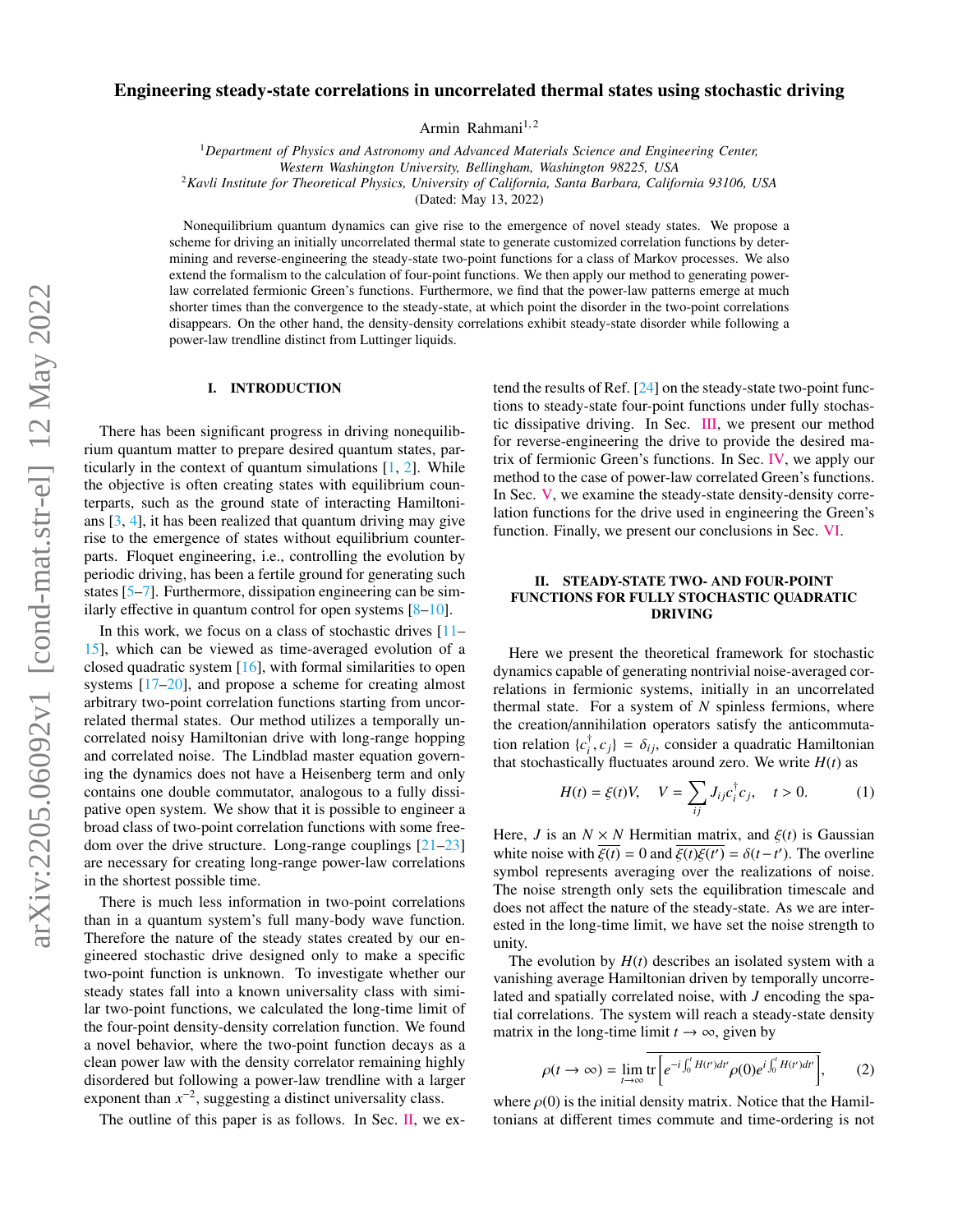necessary. We can view the dynamics as a Markov process. The long-time limit of the dynamics can be alternatively considered as a time average over random times after a quench to Hamiltonian *V*, as the white noise is simply creating a random walk for the total time.

The equation of motion for the density matrix is then a Lindblad master equation  $\partial_t \rho(t) = -\frac{1}{2} [[\rho, V], V]$ . Similar to Ref. [24] we write a Heisenberg-picture analog of the master Ref. [\[24\]](#page-5-15), we write a Heisenberg-picture analog of the master equation for a noise-averaged Heisenberg operator *O*(*t*) as

<span id="page-1-1"></span>
$$
\partial_t O(t) = -\frac{1}{2} [[O(t), V], V]. \tag{3}
$$

An important observation is that under evolution with Eq. [\(3\)](#page-1-1), generic quadratic (quartic) operators remain quadratic (quadratic). In contrast, the evolution can spread operators into nontrivial linear combinations of other quadratic (quartic) operators. The above observation follows from the fact that in the commutator of two-quadratic forms, the quartic terms cancel out and we are left with another quadratic form  $\left[\sum_{\alpha\beta} A_{\alpha\beta} c_{\alpha}^{\dagger} c_{\beta}, \sum_{ij} B_{ij} c_{i}^{\dagger}\right]$  $\int_{\alpha\beta}^{\alpha} A_{\alpha\beta} c_{\alpha}^{\dagger} c_{\beta}, \sum_{ij} B_{ij} c_{i}^{\dagger} c_{j}$   $= \sum_{\alpha\beta} [A, B]_{\alpha\beta} c_{\alpha}^{\dagger} c_{\beta}$  [\[25\]](#page-5-17).<br>We now consider a general quadratic operator

$$
O(t) = \sum_{\alpha\beta} \mathcal{O}_{\alpha\beta}(t) c_{\alpha}^{\dagger} c_{\beta},
$$
 (4)

where  $\mathcal{O}$  is an  $N \times N$  matrix. In terms of the  $N \times N$  matrix *J* [see Eq. [\(1\)](#page-0-1)], we can then write the solution of the master equation  $(3)$  as  $[24]$ 

<span id="page-1-4"></span>
$$
\mathcal{O}_{\alpha\beta}(t) = \sum_{\sigma \lambda \eta \gamma} \mathcal{U}_{\alpha\sigma} \mathcal{U}_{\lambda\beta}^{\dagger} e^{-\frac{1}{2} (\mathcal{D}_{\sigma} - \mathcal{D}_{\lambda})^2 t} \mathcal{U}_{\sigma\eta}^{\dagger} \mathcal{U}_{\gamma\lambda} \mathcal{O}_{\eta\gamma}(0), \quad (5)
$$

where column  $i$  of the unitary matrix  $\mathscr U$  is the eigenvector of *J* with eigenvalue  $\mathcal{D}_i$ . In other words,

<span id="page-1-3"></span>
$$
J = \mathscr{U} \text{diag}(\mathcal{D}_1, \mathcal{D}_2 ... \mathcal{D}_N) \mathscr{U}^{\dagger}.
$$
 (6)

Assuming *J* has a nondegenerate spectrum, we can then write the long-time limit of the noise averaged Heisenberg operator for  $t \to \infty$  as

<span id="page-1-5"></span>
$$
\mathscr{O}_{\alpha\beta}(\infty) = \sum_{\eta\gamma} \left( \sum_{\lambda} \mathscr{U}_{\alpha\lambda} \mathscr{U}_{\lambda\beta}^{\dagger} \mathscr{U}_{\lambda\eta}^{\dagger} \mathscr{U}_{\gamma\lambda} \right) \mathscr{O}_{\eta\gamma}(0), \tag{7}
$$

We now extend this formalism to quartic operators. Of particular interest are density-density correlation functions. To find the steady-state correlation functions, again we use the Heisenberg-picture approach. Due to the cancellation of the sextic terms in the commutator of a quartic form and a quadratic from  $V = \sum_{ij} J_{ij} c_i^{\dagger}$  $\int_i^{\tau} c_j$ , we find

$$
\left[\sum_{\alpha\beta\gamma\delta} \mathcal{R}_{\alpha\beta\gamma\delta}(t) c_{\alpha}^{\dagger} c_{\beta} c_{\gamma}^{\dagger} c_{\delta}, V\right] = \sum_{\alpha\beta\gamma\delta} \mathcal{S}_{\alpha\beta\gamma\delta}(t) c_{\alpha}^{\dagger} c_{\beta} c_{\gamma}^{\dagger} c_{\delta},\qquad(8)
$$

where

<span id="page-1-2"></span>
$$
\mathcal{S}_{\alpha\beta\gamma\delta} = \sum_{j} \left( \mathcal{R}_{\alpha\beta\gamma j} J_{j\delta} - \mathcal{R}_{\alpha\beta j\delta} J_{\gamma j} + \mathcal{R}_{\alpha j\gamma\delta} J_{j\beta} - \mathcal{R}_{j\beta\gamma\delta} J_{\alpha j} \right).
$$
\n(9)

Therefore all quartic operators of the form above retain this structure when evolving with the master equation  $(3)$ . By using Eq. [\(9\)](#page-1-2) twice, we can write the equation of motion for the tensor  $\mathscr R$  as

$$
\partial_t \mathcal{R}_{\alpha\beta\gamma\delta} = -\frac{1}{2} \sum_{xyzw} \left( Q_{\alpha\beta\gamma\delta}^{xyzw} + Q_{\beta\gamma\delta\alpha}^{yzwx} + Q_{\gamma\delta\alpha\beta}^{xwxy} + Q_{\delta\alpha\beta\gamma}^{wxyz} \right) \mathcal{R}_{xyzw} \tag{10}
$$

where

$$
Q_{\alpha\beta\gamma\delta}^{xyzw} = -J_{\alpha x}J_{y\beta}\delta_{\gamma z}\delta_{w\delta} + J_{\alpha x}\delta_{y\beta}J_{\gamma z}\delta_{w\delta} - J_{\alpha x}\delta_{y\beta}\delta_{\gamma z}J_{w\delta}
$$
  
+  $J_{\alpha x}^2\delta_{y\beta}\delta_{\gamma z}\delta_{w\delta}$ . (11)

We now use the diagonalization of *J* [Eq. [\(6\)](#page-1-3)] to find an exact solution to the equation above. We write the Kronecker deltas as elements of  $\mathscr{U}^{\dagger}\mathscr{U}$  to obtain

$$
\mathcal{R}_{\alpha\beta\gamma\delta}(t) = \sum_{xyzw,abcd} \mathcal{U}_{\alpha a} \mathcal{U}_{yb} \mathcal{U}_{\gamma c} \mathcal{U}_{wd} e^{-\frac{1}{2}(\mathcal{D}_a + \mathcal{D}_c - \mathcal{D}_b - \mathcal{D}_d)^2 t} \mathcal{U}_{d\delta}^{\dagger} \mathcal{U}_{cz}^{\dagger} \mathcal{U}_{b\beta}^{\dagger} \mathcal{U}_{ax}^{\dagger} \mathcal{R}_{xyzw}(0). \tag{12}
$$

In the absence of any accidental vanishing of the exponent, we can calculate the long-time limit of the  $\mathcal R$  tensor by noting that we must have either  $b = a$  and  $d = c$  or  $b = c$  and  $d = a$  (which double counts the case with  $a = b = c = d$  [\[26,](#page-5-18) [27\]](#page-5-19). Thus we find

<span id="page-1-6"></span>
$$
\mathscr{R}_{\alpha\beta\gamma\delta}(\infty) = \sum_{xy \in W} \left[ \sum_{ac} \mathcal{U}_{\alpha a} \mathcal{U}_{\gamma c} \mathcal{U}_{cz}^{\dagger} \mathcal{U}_{\alpha x}^{\dagger} \left( \mathcal{U}_{ya} \mathcal{U}_{wc} \mathcal{U}_{c\delta}^{\dagger} \mathcal{U}_{a\beta}^{\dagger} + \mathcal{U}_{yc} \mathcal{U}_{wa} \mathcal{U}_{a\delta}^{\dagger} \mathcal{U}_{c\beta}^{\dagger} \right) - \sum_{a} \mathcal{U}_{\alpha a} \mathcal{U}_{\gamma a} \mathcal{U}_{a z}^{\dagger} \mathcal{U}_{a x}^{\dagger} \mathcal{U}_{ya} \mathcal{U}_{a\delta}^{\dagger} \mathcal{U}_{a\beta}^{\dagger} \right] \mathcal{R}_{xyzw}(0). (13)
$$

For the density-density correlator  $n_1 n_j = c_i^{\dagger}$ <sup> $\dagger$ </sup>*c*<sub>*i*</sub>*c*<sup> $\dagger$ </sup><sub>*j*</sub>  $\int_{j}^{T} c_j$ , we have

$$
\mathscr{R}_{xyzw}(0)=\delta_{xi}\delta_{yi}\delta_{zj}\delta_{wj}.
$$

However, we need to work with the more general tensors above as they appear in the Heisenberg-picture operator.

# <span id="page-1-0"></span>III. ENGINEERING STEADY-STATE GREEN'S FUNCTIONS IN UNCORRELATED THERMAL STATES

An important class of correlation functions, i.e., the equaltime single-particle Green's functions (also known as the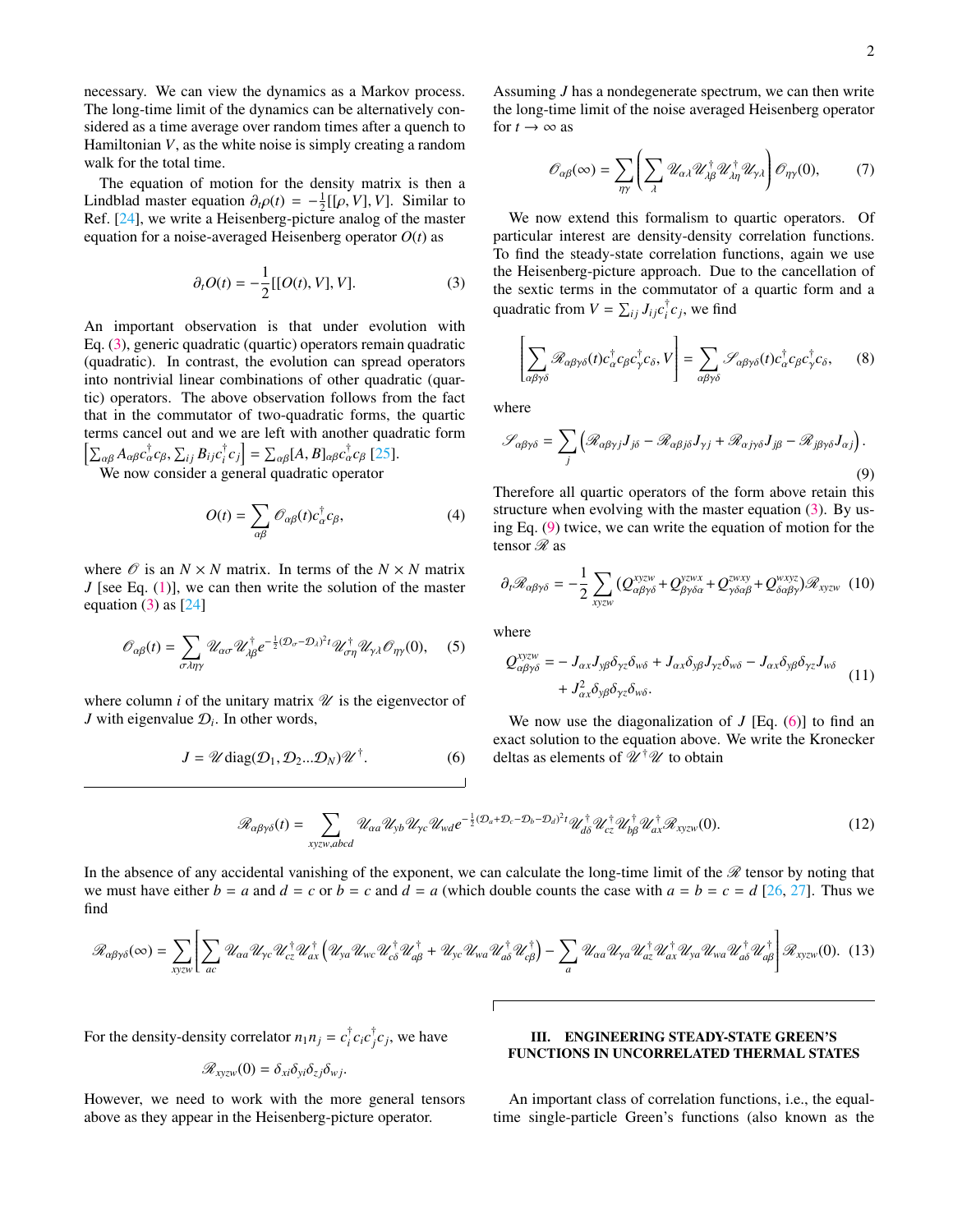single-particle density matrix  $[28]$ ) are given by the expectation values

$$
G_{ij}(t) = \langle c_i^{\dagger} c_j \rangle = \text{tr} \left[ \rho(t) c_i^{\dagger} c_j \right], \tag{14}
$$

where  $\rho(t)$  is the density matrix of the system at time *t*. We can collect these correlators into an  $N \times N$  Hermitian matrix *G*, with elements  $G_{ij} = G_{ji}^*$ .

Let us consider a system initially prepared in a trivial thermal state at inverse temperature **β** with the density matrix

$$
\rho(0) = \exp(-\beta H_0) / Z, \quad H_0 = \sum_i \mu_i \hat{n}_i,
$$
 (15)

with the partition function  $Z = \text{tr}[\exp(-\beta H_0)]$ . As  $H_0$  is diagonal in the occupation-number basis, the different sites are uncorrelated in the thermal state above and we can write the initial Green's function as

<span id="page-2-0"></span>
$$
G_{ij}(0) = f(\mu_j)\delta_{ij} = \frac{1}{1 + e^{\beta \mu_i}}\delta_{ij},\tag{16}
$$

where *f* represents the Fermi-Dirac function.

Suppose we drive this system by a stochastic quadratic Hamiltonian as in Eq. [\(1\)](#page-0-1). Can we engineer custom-ordered Green's functions in the steady-state of the system that emerges in the long time limit? More precisely, suppose our goal is choosing  $\mu_i$  and  $J_{ij}$  such that

$$
\lim_{t \to \infty} \overline{\text{tr}\left[ U(t)\rho_0 U^\dagger(t)c_i^\dagger c_j \right]} = G_{ij},\tag{17}
$$

for *given* (perhaps even arbitrary) Hermitian correlation matrix *G* and initial inverse temperature **β**.

For the  $c_i^{\dagger}$ <sup>*i*</sup><sub>*c*</sub> operator, we have  $\mathcal{O}_{\eta\gamma}(0) = \delta_{\eta i}\delta_{\gamma j}$ , which leads wing matrix elements when inserted in Eq. (5) to the following matrix elements when inserted in Eq. [\(5\)](#page-1-4)

$$
\mathcal{O}_{\alpha\beta}(t) = \sum_{\sigma\lambda} \mathcal{U}_{\alpha\sigma} \mathcal{U}_{\lambda\beta}^{\dagger} e^{-\frac{1}{2}(\mathcal{D}_{\sigma} - \mathcal{D}_{\lambda})^2 t} \mathcal{U}_{\sigma i}^{\dagger} \mathcal{U}_{j\lambda}
$$
(18)

Since we are engineering the matrix *J*, we can require it to have a nondegenerate spectrum. Thus, analogously to Eq.  $(7)$ , the Heisenberg-picture matrix corresponding to the long-time limit of the  $c_i^{\dagger}$  $\int_{i}^{T} c_j$  operator is given by

$$
\mathscr{O}_{\alpha\beta}(\infty) = \sum_{\lambda} \mathscr{U}_{\alpha\lambda} \mathscr{U}_{\lambda\beta}^{\dagger} \mathscr{U}_{\lambda i}^{\dagger} \mathscr{U}_{j\lambda}
$$
 (19)

The above expressions lead to the relationships below between the time-dependent and steady-state correlation functions and the initial correlation functions through the eigenvectors of *J*:

$$
G_{ij}(t) = \sum_{\alpha\beta\lambda\sigma} \mathcal{U}_{j\lambda} \mathcal{U}_{\lambda\beta}^{\dagger} G_{\alpha\beta}(0) e^{-\frac{1}{2}(\mathcal{D}_{\sigma} - \mathcal{D}_{\lambda})^{2}t} \mathcal{U}_{\alpha\sigma} \mathcal{U}_{\sigma i}^{\dagger}
$$
 (20)

$$
G_{ij} = G_{ij}(\infty) = \sum_{\lambda} \mathcal{U}_{j\lambda} \left( \sum_{\alpha\beta} \mathcal{U}_{\lambda\beta}^{\dagger} G_{\alpha\beta}(0) \mathcal{U}_{\alpha\lambda} \right) \mathcal{U}_{\lambda i}^{\dagger} (21)
$$

The above equation implies that  $G^T = \mathcal{U} \mathcal{A} \mathcal{U}^{\dagger}$ , where  $\mathcal{A}$ is a diagonal matrix with

<span id="page-2-1"></span>
$$
\mathscr{A}_{\lambda\sigma} = \delta_{\lambda\sigma} \sum_{\alpha\beta} \mathscr{U}_{\lambda\beta}^{\dagger} G_{\alpha\beta}(0) \mathscr{U}_{\alpha\lambda}.
$$
 (22)

Two conditions follow immediately: (i)  $G<sup>T</sup>$  and *J* must have the same eignevectors since the same unitary operator  $\mathcal U$  diagonalizes both of them, and (ii) The eigenvalues  $g_{\sigma}$  of  $G^T$  are<br>the diagonal elements of  $\mathcal{A}$  and related to the initial correlation the diagonal elements of  $\mathscr A$  and related to the initial correlation functions as follows

<span id="page-2-2"></span>
$$
g_{\sigma} = \sum_{\alpha} |\mathcal{U}_{\alpha\sigma}|^2 f(\mu_{\alpha}) \equiv \sum_{\alpha} W_{\sigma\alpha} f(\mu_{\alpha}), \qquad (23)
$$

where the matrix *W* of transition probabilities is defined through

<span id="page-2-6"></span>
$$
W_{\sigma\alpha} = |\mathcal{U}_{\alpha\sigma}|^2. \tag{24}
$$

We have inserted Eq.  $(16)$  into Eq.  $(22)$  to obtain the condition [\(23\)](#page-2-2). The matrix *W* is a doubly stochastic (it has nonnegative elements and the sum of every row and every column is equal to unity), which implies the sum rule  $\sum_{\alpha} g_{\alpha} = \sum_{\alpha} f(\mu_{\alpha})$ .<br>Given a matrix G of desired steady-state correlators, we can Given a matrix *G* of desired steady-state correlators, we can find  $g_{\sigma}$  and  $\mathcal{U}$  by diagonalizing *G*. The matrix *W* can then be explicitly constructed. For a given initial inverse temperature **β**, we can then write the chemical potentials in the initial Hamiltonian as

<span id="page-2-3"></span>
$$
\mu_j = \frac{1}{\beta} \ln \left( \frac{1}{\sum_{\sigma} W_{j\sigma}^{-1} g_{\sigma}} - 1 \right). \tag{25}
$$

The columns of the matrix  $\mathcal{U} = (|g_1\rangle, |g_2\rangle)$  are eigenvectors  $|g_{\alpha}\rangle$  of  $G = \sum_{\alpha} g_{\alpha} |g_{\alpha}\rangle\langle g_{\alpha}|$ . The matrix *J* can then be any linear combination linear combination

<span id="page-2-5"></span>
$$
J = \sum_{\alpha} d_{\alpha} |g_{\alpha}\rangle\langle g_{\alpha}| \tag{26}
$$

as long as the eigenvalues  ${d_{\alpha}}$  are nondegenerate.

It may appear that the Hermitian matrix *G* can be completely arbitrary, and we can create any correlation functions we choose. Hermiticiy is not the only requirement of a physical matrix of Green's functions, however. For example, all diagonal elements are the occupation number of a site and must be between zero and one, so creating states with nonphysical occupation numbers should be impossible. Furthermore, the method fails for many physically allowed Green's functions, as discussed below.

First, the matrix *W* must be invertible, which is not guaranteed. Indeed we have found that *W* tends to be singular for uniform systems, and some disorder in the occupation numbers is necessary for its invertibility. Second, the Fermi-Dirac functions are bounded as  $0 \leq f(\mu_{\alpha}) \leq 1$ , which is equivalent to the condition that the chemical potentials written in Eq. [\(25\)](#page-2-3) are real numbers. Therefore, the eigenvalues and eigenvectors of *G* must be consistent with the following constraint

<span id="page-2-4"></span>
$$
0 \leqslant \sum_{\sigma} W_{j\sigma}^{-1} g_{\sigma} \leqslant 1 \tag{27}
$$

for all *j*.

The constraint of Eq.  $(27)$  is not too restrictive if we are only interested in a pattern of correlations between different sites (off-diagonal elements of *G*) without simultaneously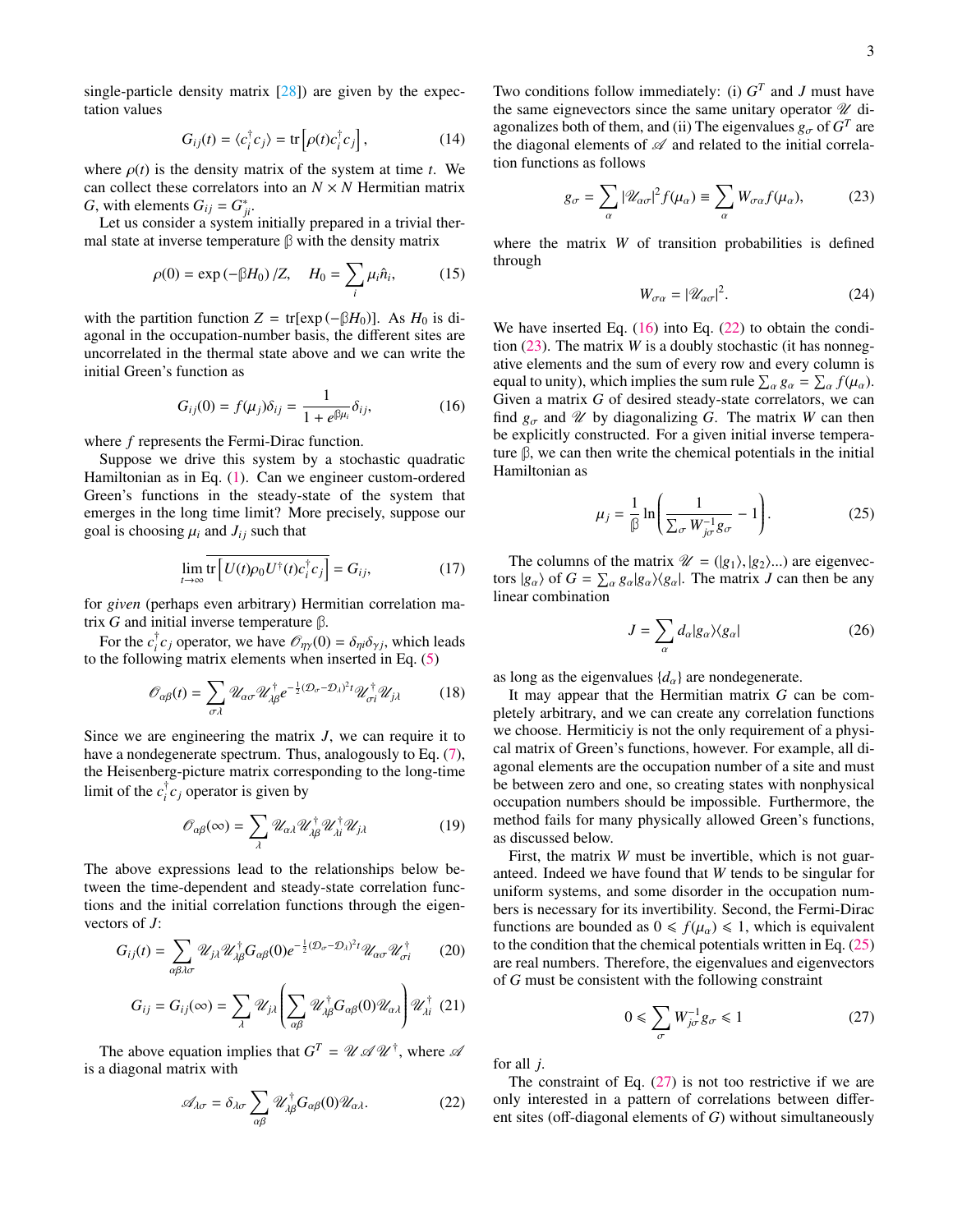

<span id="page-3-2"></span>FIG. 1. (a) An example of the target Green's function *G* with power-law off-diagonal elements for a system of  $N = 50$  sites, with  $c = 0.02$ , and  $v = 1.5$  [see Eq. [\(30\)](#page-3-1)]. Only the off-diagonal elements are illustrated in panel (a). (b) The diagonal disordered elements of *G*, i.e., the target steady-state occupation numbers, and the corresponding initial occupation numbers  $f(\mu_i)$  form Eq. [\(25\)](#page-2-3).

specifying onsite occupation numbers (diagonal elements of *G*). This observation is because we can change the eigenvalues of *G* by adding a multiple of the identity matrix to *G*, which only changes the occupation numbers, or multiplying *G* by a constant, which only rescales the Green's functions, without changing their overall pattern. More specifically, suppose for some matrix *G*,  $a = \min_{\sigma} \left( \sum_{\sigma} W_{j\sigma}^{-1} g_{\sigma} \right) < 0$  and  $b = \max\left(\sum_{\sigma} W_{j\sigma}^{-1} g_{\sigma}\right) > 1$ . Transforming  $G \to \frac{1}{b-a}(G - aI)$  by a shift to the diagonal elements and a rescaling quarantees the  $\omega = \max_{\omega} (\sum_{\sigma} m_{j\sigma} g_{\sigma}) > 1$ . Thansforming  $\omega > \frac{1}{b-a} (\sigma^2 a_{ij})$  by a shift to the diagonal elements and a rescaling guarantees the constraint [\(27\)](#page-2-4) is satisfied. Here, *I* is the identity matrix.

While the initial chemical potentials  $\mu_j$  are uniquely determined by *G* and  $\beta$  as shown in Eq. [\(25\)](#page-2-3), we have many choices for  $J_{ij}$ . Essentially, the only constraint on  $J$  is through its eigenvectors, and we can choose the eigenvalues at will as long as they are nondegenerate. The absence of degeneracy is essential for our method. For example., in the extreme case where all eigenvalues  $d_{\alpha}$  are degenerate, the matrix *J* becomes proportional to the identity matrix, which will not change the initial Green's functions. The hopping matrix *J* is also entirely local in the limit of all degenerate eigenvalues. There is indeed competition between locality and equilibration time. To speed up the emergence of the steady-state, we spread out these eigenvalues and make the gaps  $d_{\alpha} - d_{\sigma}$  as large as possible.

The timescale for the equilibration goes as

$$
t_{\text{eq}} = \frac{1}{\left[\min(d_{\alpha} - d_{\sigma})\right]^2},\tag{28}
$$

according to Eq. [\(5\)](#page-1-4). Of course, we can arbitrarily shorten the timescale if we allow the energy scale of the Hamiltonian to



<span id="page-3-3"></span>FIG. 2. (a) The elements of the drive Hamiltonian *J*. The largest elements are local in the vicinity of the diagonal, but *J* exhibits nonlocal power-law decay in off-diagonal elements. (b) The elements of *J* decay with the same  $\nu$  exponent (in this example  $\nu = 1.5$  as the two-point function.

run to infinity. To find an optimal *J* with fixed energy scale, we set the spectral norm of *J*, i.e., the square root of the largest eigenvalue of the matrix  $J^{\dagger}J$  to unity,  $||J|| = 1$ , which implies  $-1 \le d_{\alpha} \le 1$ . To minimize  $t_{eq}$ , we can make all the gaps identical by choosing

<span id="page-3-4"></span>
$$
d_{\alpha} = -1 + 2\frac{\alpha - 1}{N - 1}, \quad \alpha = 1, ...N.
$$
 (29)

While using all permutations of the above values of  $d_{\alpha}$  give the same equilibration time, we have found that the smoothest site-dependence in matrix *J* corresponds to the case where eigenvectors of *G* are ordered according to their eigenvalues, i.e.,  $g_{\alpha} \leq g_{\alpha+1}$ .

### <span id="page-3-0"></span>IV. ENGINEERING POWER-LAW TWO-POINT FUNCTIONS

We now consider an example of creating off-diagonal Green's functions

<span id="page-3-1"></span>
$$
G_{ij} = \frac{c}{|i - j|^{\gamma}}, \quad i \neq j,
$$
 (30)

for an arbitrary exponent ν. An example of a target *Gi j* for  $i \neq j$  is shown in Fig. [1\(](#page-3-2)a) for  $v = 1.5$ . We found that requiring a uniform average density gives a singular *W* matrix. Thus, to make the matrix *W* invertible, we choose random values for the diagonal elements  $G_{ii}$  (note that  $G_{ii}$  is the expectation value of the occupation number of fermionic mode and must be between 0 and 1 for any physical system).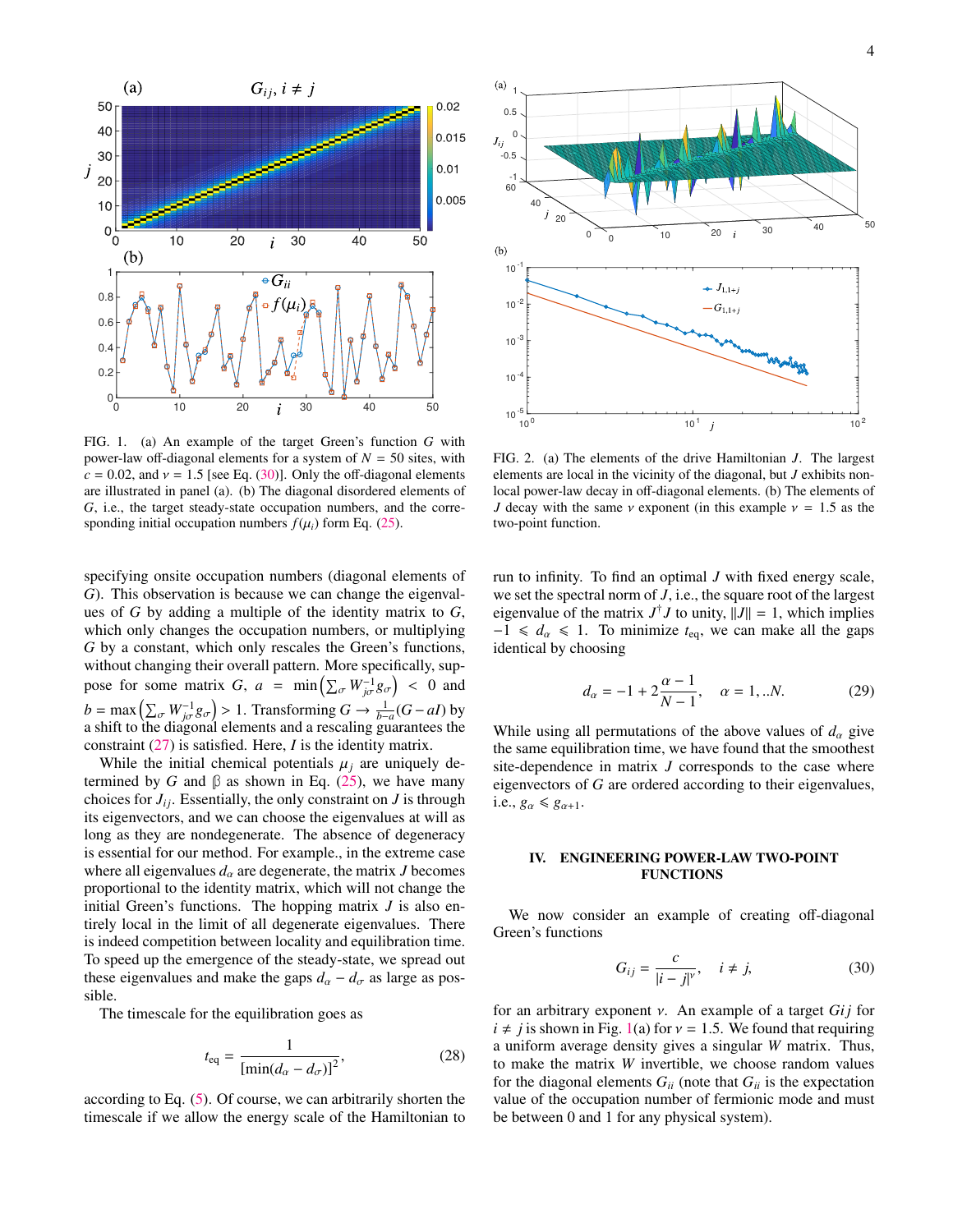

FIG. 3. The time-dependent approach of the two-point function to the engineered steady-state values.

To apply our method, we find the eigenvalues and eigenvector of *G*, which in turn yield the initial chemical potentials according to Eq. [\(25\)](#page-2-3). As long as the initial Fermi-Dirac functions  $f(\mu_i)$ , which only depend on the eigenvalues and eigenvectors of *G*, are between 0 and 1, we can find real chemical potential for any β. As an example, we show in Fig. [1\(](#page-3-2)b) the  $f(\mu_i)$  that yield the Green's functions shown in Fig. [1,](#page-3-2) together with the corresponding  $G_{ii}$ . The initial occupation numbers  $f(\mu_i)$  are close to the target occupation numbers  $G_{ii}$ but not identical. The smallest difference for  $i = 47$  is 0.13%, while the largest difference for  $i = 28$  is 53%. We note that while the initial occupation numbers are redistributed in the final steady-state, the total charge is conserved, and we have  $\sum_i G_{ii} = \sum_i f(\mu_i).$ <br>In Fig. 2, we sh

In Fig. [2,](#page-3-3) we show the elements of the *J* matrix of Eq. [\(26\)](#page-2-5) obtained by eigenvalues [\(29\)](#page-3-4). We find that the elements of *J* exhibit similar critical correlations as the correlations we seek to create. We examined many different permutations of the eigenvalues. While the *J* can become highly disordered, it appears that the correlation structure does not change from critical as long as we keep the eigenvalues separated for optimal

equilibration.

It is illuminating to examine the time dependence of the two-point function as it approaches the engineered critical correlations. They start from zero and quickly acquire a noisy pattern aligned with the overall power-law dependence. The evolution continuously shifts the correlators up in a log-log plot while reducing the noise until it converges to the target disorder-free power law. The exponent of the critical correlation emerges much faster than the quantitative emergence of those correlation functions.

# <span id="page-4-0"></span>V. DENSITY-DENSITY CORRELATIONS IN THE STEADY **STATE**

To understand the nature of the steady-state we have generated, we compute the density-density correlation functions, as the two-point function does not fully characterize the steadystate. A widely studied class of correlation functions is the connected density-density correlator

$$
R_{ij}(t) = \langle \hat{n}_i \hat{n}_j \rangle - \langle \hat{n}_i \rangle \langle \hat{n}_j \rangle, \tag{31}
$$

We treat the two terms in the above expression separately. To find  $\langle \hat{n}_i \hat{n}_j \rangle$ , we use the formalism of Sec. [II](#page-0-0) to obtain the longtime limit of the rank-4 tensor  $\mathcal R$  for the density-density operator. We can then obtain the time dependence as well as the long-time limit of the  $\langle \hat{n}_i \hat{n}_j \rangle$  correlator in terms of the initial 4point-function expectation values  $\langle c_{\alpha}^{\dagger} c_{\beta} c_{\gamma}^{\dagger} c_{\delta} \rangle_{(0)}$  at  $t = 0$ , which using the Wick's theorem is given by

<span id="page-4-1"></span>
$$
\langle c_{\alpha}^{\dagger} c_{\beta} c_{\gamma}^{\dagger} c_{\delta} \rangle_{(0)} = \delta_{\beta \gamma} \delta_{\alpha \delta} [1 - f(\mu_{\beta})] f(\mu_{\alpha}) + \delta_{\alpha \beta} \delta_{\gamma \delta} f(\mu_{\alpha}) f(\mu_{\gamma}). \tag{32}
$$

The long-time limit for  $t \to \infty$  follows from Eq. [\(13\)](#page-1-6) as shown below

$$
\langle \hat{n}_{i} \hat{n}_{j} \rangle_{(\infty)} = \sum_{\alpha \beta \gamma \delta} \left[ \sum_{ac} \mathcal{U}_{\alpha a} \mathcal{U}_{\gamma c} \mathcal{U}_{cj}^{\dagger} \mathcal{U}_{ai}^{\dagger} \left( \mathcal{U}_{ia} \mathcal{U}_{jc} \mathcal{U}_{c\delta}^{\dagger} \mathcal{U}_{d\beta}^{\dagger} + \mathcal{U}_{ic} \mathcal{U}_{ja} \mathcal{U}_{a\delta}^{\dagger} \mathcal{U}_{c\beta}^{\dagger} \right) - \sum_{a} \mathcal{U}_{\alpha a} \mathcal{U}_{\gamma a} \mathcal{U}_{a}^{\dagger} \mathcal{U}_{ai}^{\dagger} \mathcal{U}_{ia}^{\dagger} \mathcal{U}_{a\delta}^{\dagger} \mathcal{U}_{a\delta}^{\dagger} \mathcal{U}_{a\delta}^{\dagger} \mathcal{U}_{a\delta}^{\dagger} \mathcal{U}_{a\delta}^{\dagger} \mathcal{U}_{c\delta}^{\dagger} \mathcal{U}_{c\delta}^{\dagger} \mathcal{U}_{c\delta}^{\dagger} \mathcal{U}_{c\delta}^{\dagger} \right] \langle c_{\alpha}^{\dagger} c_{\beta} c_{\gamma}^{\dagger} c_{\delta} \rangle_{(0)}.
$$
\n(33)

It is convenient to define column vectors  $F = (f(\mu_1), f(\mu_2), ..., f(\mu_N))$ ,  $K = (1 - f(\mu_1), 1 - f(\mu_2), ..., 1 - f(\mu_N))$ , and matrices  $A^{ij} = \mathcal{U}$  disposition  $\mathcal{U}^{\dagger}$   $\mathcal{U}^{\dagger}$   $\mathcal{U}^{\dagger}$   $\mathcal{U}^{\dagger}$   $\mathcal{U}^{\dagger}$  where  $f(\mu_1$  $\mathscr U$  diag $(\mathscr U_{i,1}\mathscr U_{1,j}^\dagger,\mathscr U_{i,2}\mathscr U_{2,j}^\dagger,...,\mathscr U_{i,N}\mathscr U_{N,j}^\dagger)$  $\mu$  unage  $u_{i,1} u_{1,j}$ ,  $u_{i,2} u_{2,j}$ , ...,<br>some matrix algebra, leads to  $\chi_{N,j}^{\dagger}$   $\mathscr{U}^{\dagger}$ , where  $f(\mu_{\alpha})$  is defined in Eq. [\(16\)](#page-2-0). Inserting Eq. [\(32\)](#page-4-1) into the above expression, upon

$$
\langle \hat{n}_{i} \hat{n}_{j} \rangle_{(\infty)} = \sum_{\alpha\beta} \left\{ \left[ A^{ii}_{\alpha\beta} A^{jj}_{\beta\alpha} + A^{ji}_{\alpha\alpha} A^{ij}_{\beta\beta} \right] F_{\alpha} K_{\beta} + \left[ A^{ii}_{\alpha\alpha} A^{jj}_{\beta\beta} + A^{ji}_{\alpha\beta} A^{ij}_{\beta\alpha} \right] F_{\alpha} F_{\beta} - W_{\beta,i} W_{\beta\alpha} F_{\alpha} W_{\beta,j}, \right\} \tag{34}
$$

where the *W* matrices are defined in Eq. [\(24\)](#page-2-6). The subtraction of the background  $\langle \hat{n}_i \rangle \langle \hat{n}_i \rangle$  is subtle. It might appear that each  $\langle \hat{n}_i \rangle$  in the long-time limit is simply a diagonal element of *G*. However, that is only correct if we first take the noise average of each expectation value of density and multiply the noise-averaged results. It is more natural to ake the quantum averages of density for various realizations of noise first, multiply them, and then take the noise average, keeping the

noise averaging consistently in the last step. The long-time limit can be obtained by time-averaging the product of expectation values upon a quantum quench to Hamiltonian *V*. In this approach, the background term yields two terms that are identical to terms in  $\langle \hat{n}_i \hat{n}_j \rangle_{(\infty)}$ . We find

$$
\langle \hat{n}_i \rangle \langle \hat{n}_j \rangle = \sum_{\alpha \beta} \left[ A^{ii}_{\alpha \alpha} A^{jj}_{\beta \beta} + A^{ji}_{\alpha \beta} A^{ij}_{\beta \alpha} \right] F_{\alpha} F_{\beta} - \sum_{\alpha} W_{i,\alpha} W_{j,\alpha} \left( \tilde{F}_{\alpha \alpha} \right)^2,
$$